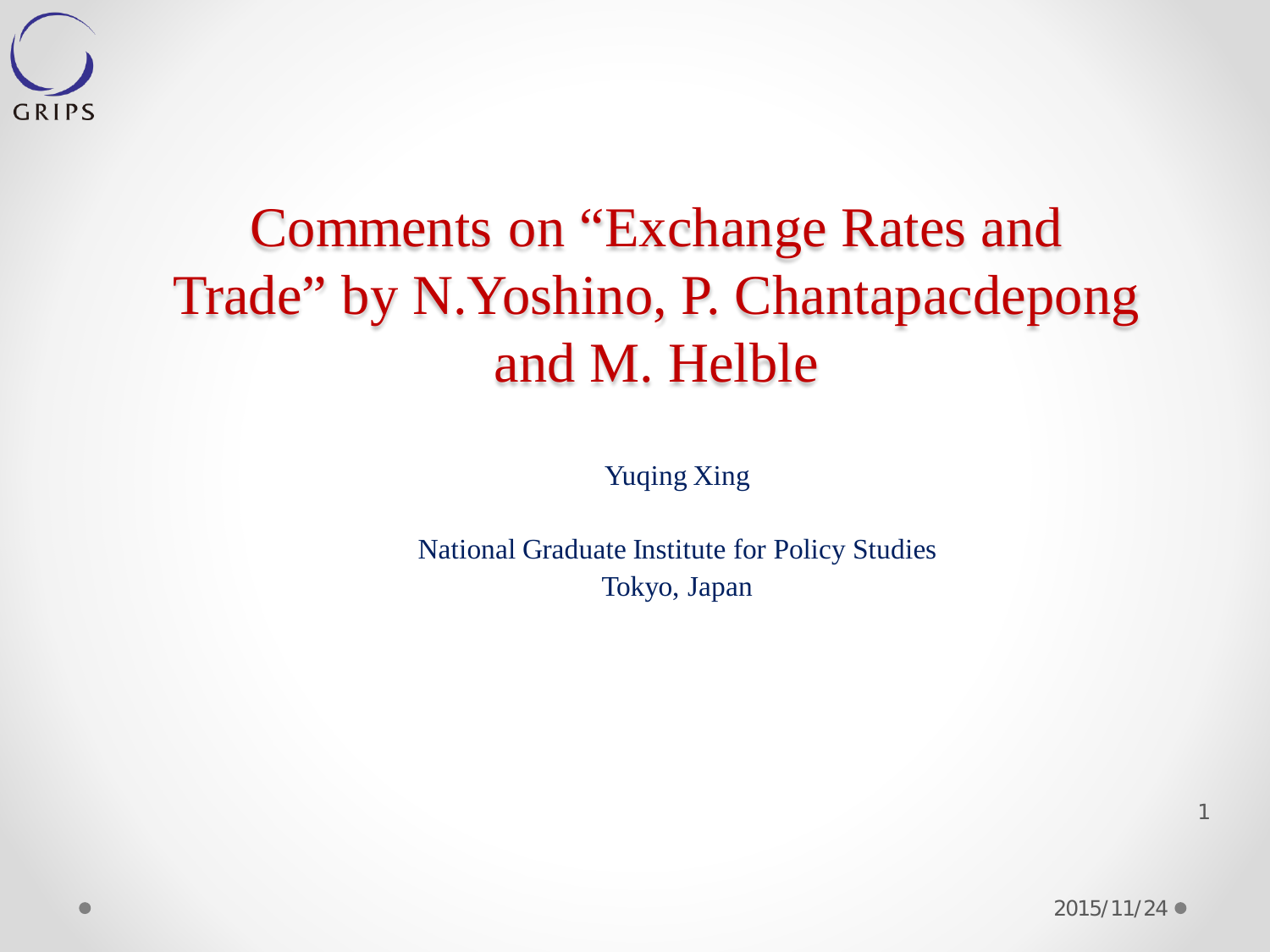

#### A Brief Summary of the Paper I

- $\Diamond$  The paper argues that exchange rates are endogenously determined and presents empirical evidence derived from two simultaneous equations;
- Following the prediction of Balassa-Samuelson effect, the authors examined whether exchange rates of TTP and non-TTP members are at the expected equilibria and measured the magnitudes of under/over valuation;
- $\Diamond$  A gravity model was estimated to show that exchange rates matter, in particular undervalued currencies stimulate exports.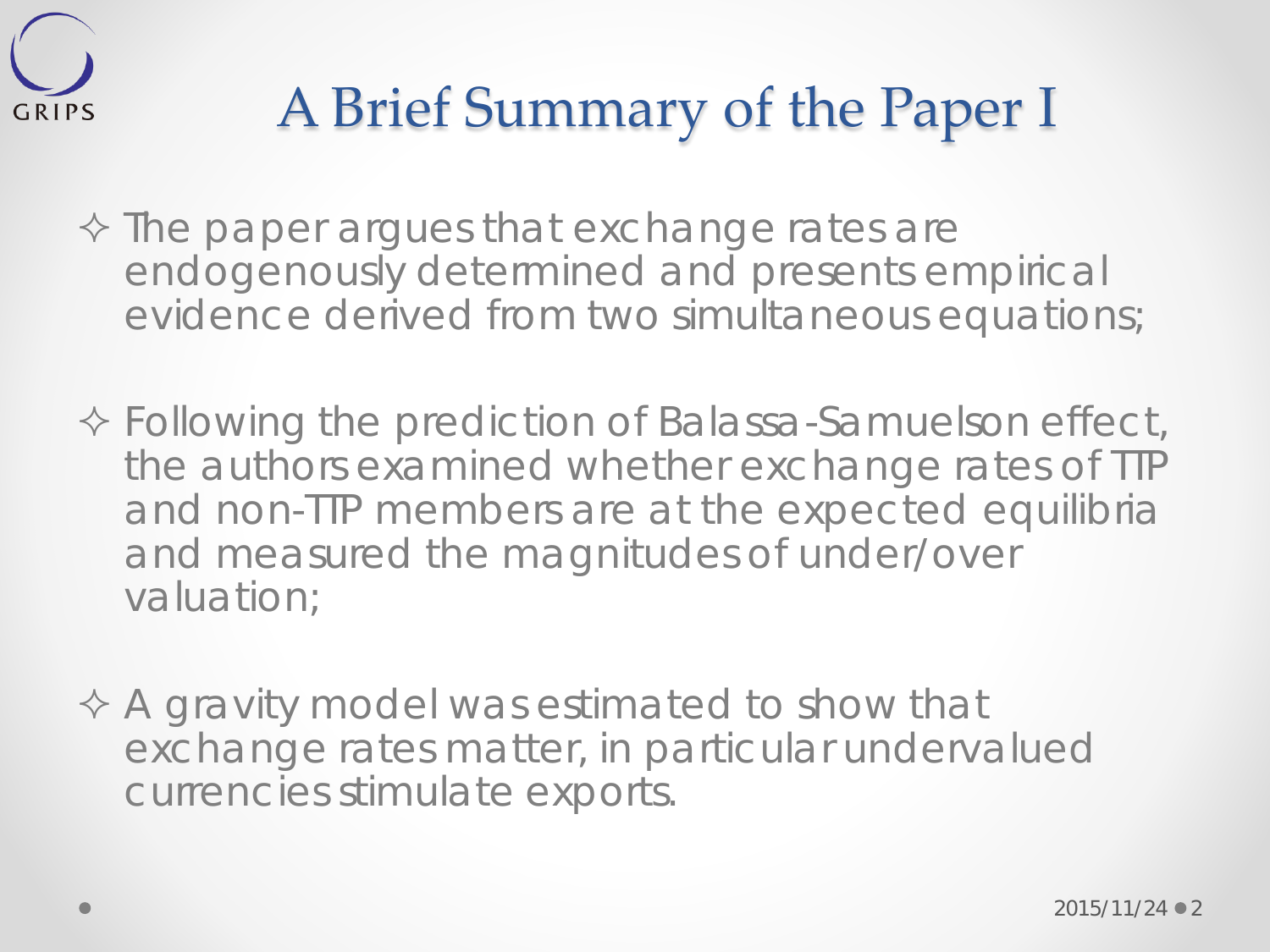

### A Brief Summary of the Paper II

- Authorities of TPP member countries declared that they would not use exchange rates as a tool to promote exports;
- A group of TPP macroeconomic officials will be established to exchange information on macroeconomic and exchange rate policies.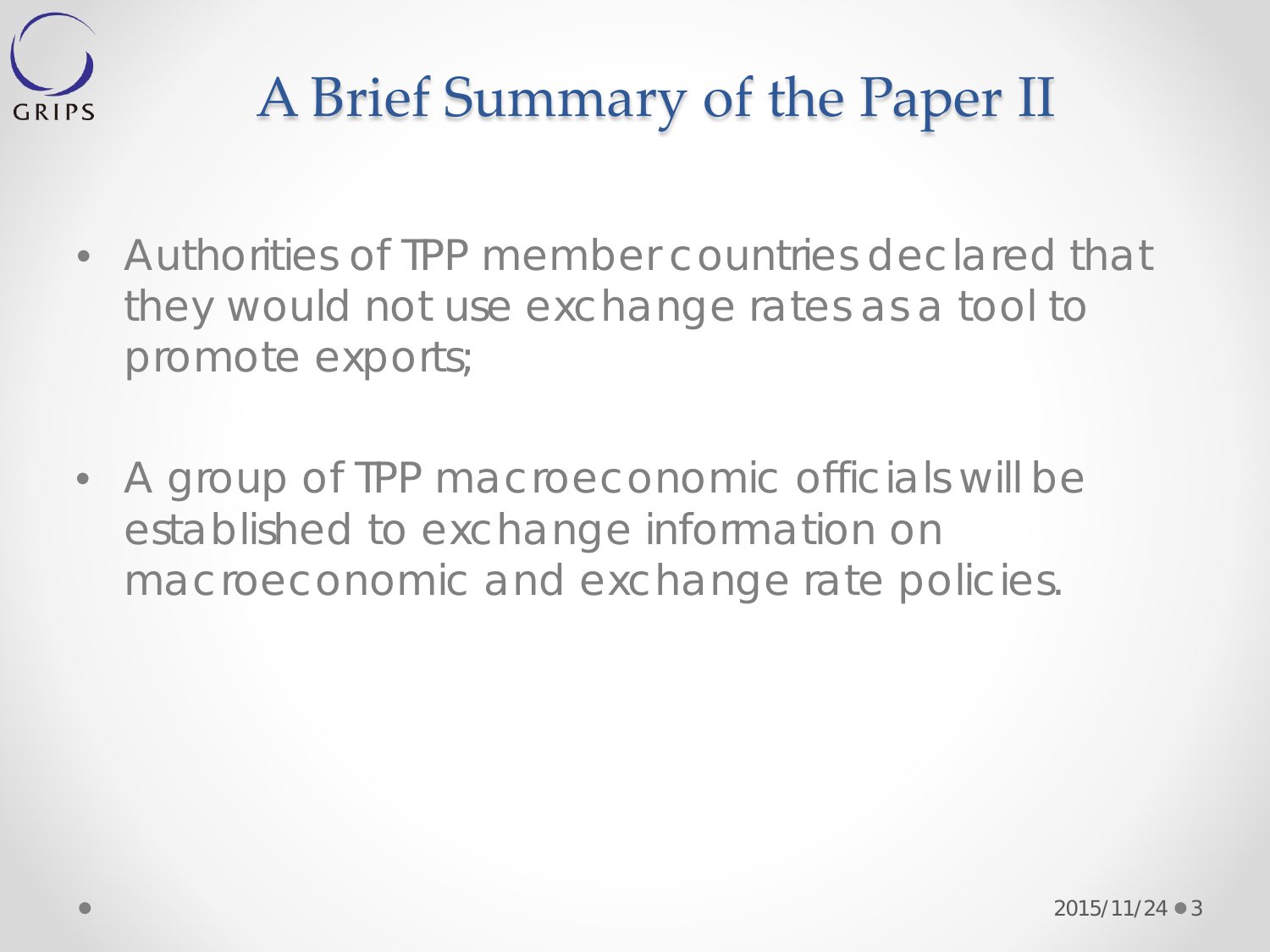

#### Comments I

- On the one hand, the paper used the empirical result to argue that exchange rates are endogenously determined , But, on the other hand, the paper shows that some currencies are overvalued while others undervalued. These seem to be inconsistent.
- "Basic econometric exercises shows that the exchange rate is endogenously determined by the current account balance" (slide 5).

current account balance (CA) in equation 2 should also be an endogenous variable. But, it is not clear to me why CA is not included in the right-hand side of equation 1

• The estimate shows that, the level of RMB's under valuation continuously increased from 2011-2014. It contradicts the fact that RMB had appreciated against the US dollar from \$1=6.5973 Yuan(Jan. 2011) to \$1=6.1907 Yuan(Dec. 2014) and the inflation of China had been higher than that of the US during the period.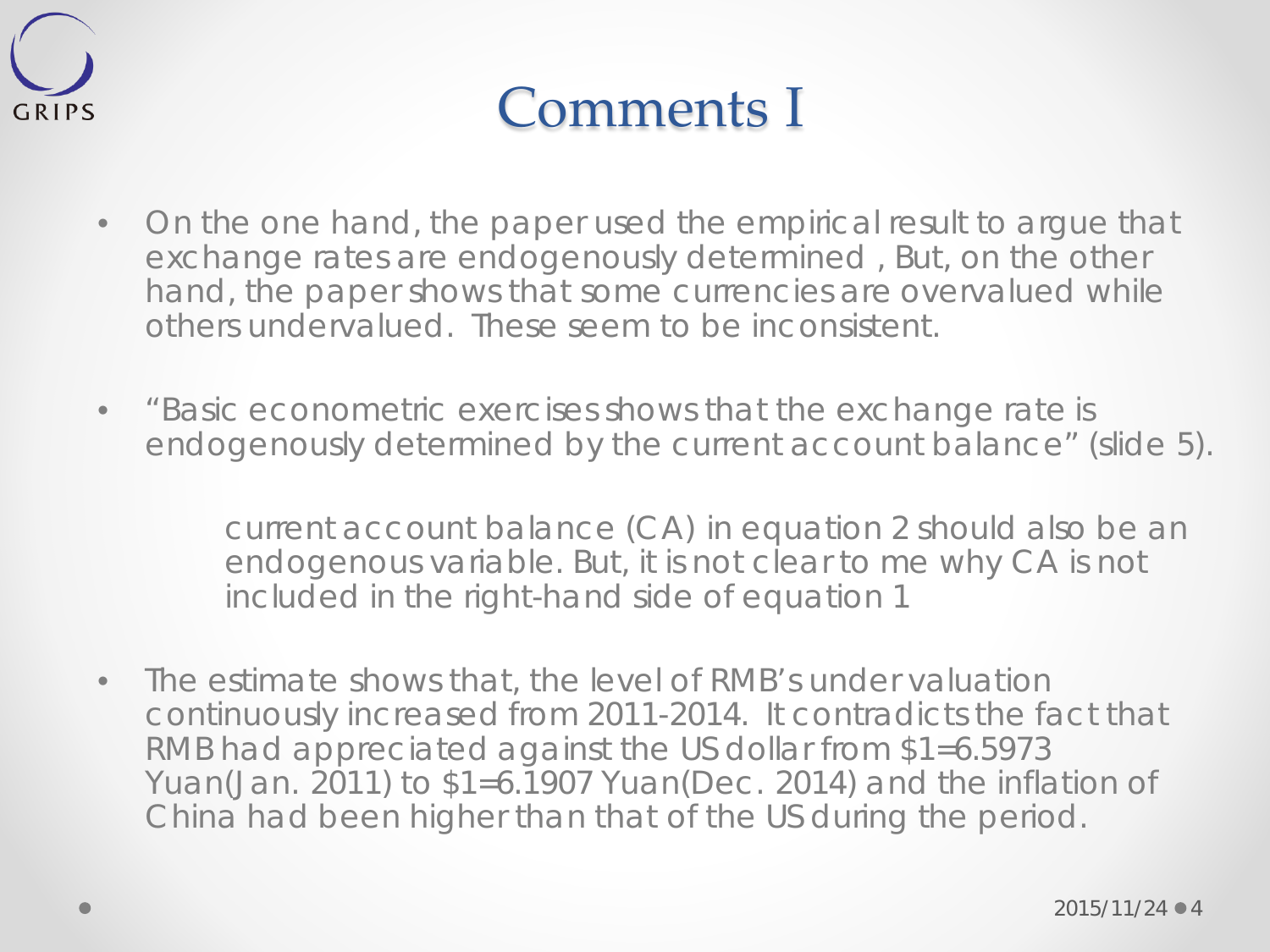

#### Comments II

- In the gravity model, exports is the dependent variable. It is not clear why GDP per capita of exporting countries is included as one of explanatory variables.
- Additionally, two exchange rates—exchange rate to USD exports and exchange rate to USD imports are included. What are differences of the two exchange rates? Are they highly correlated or not?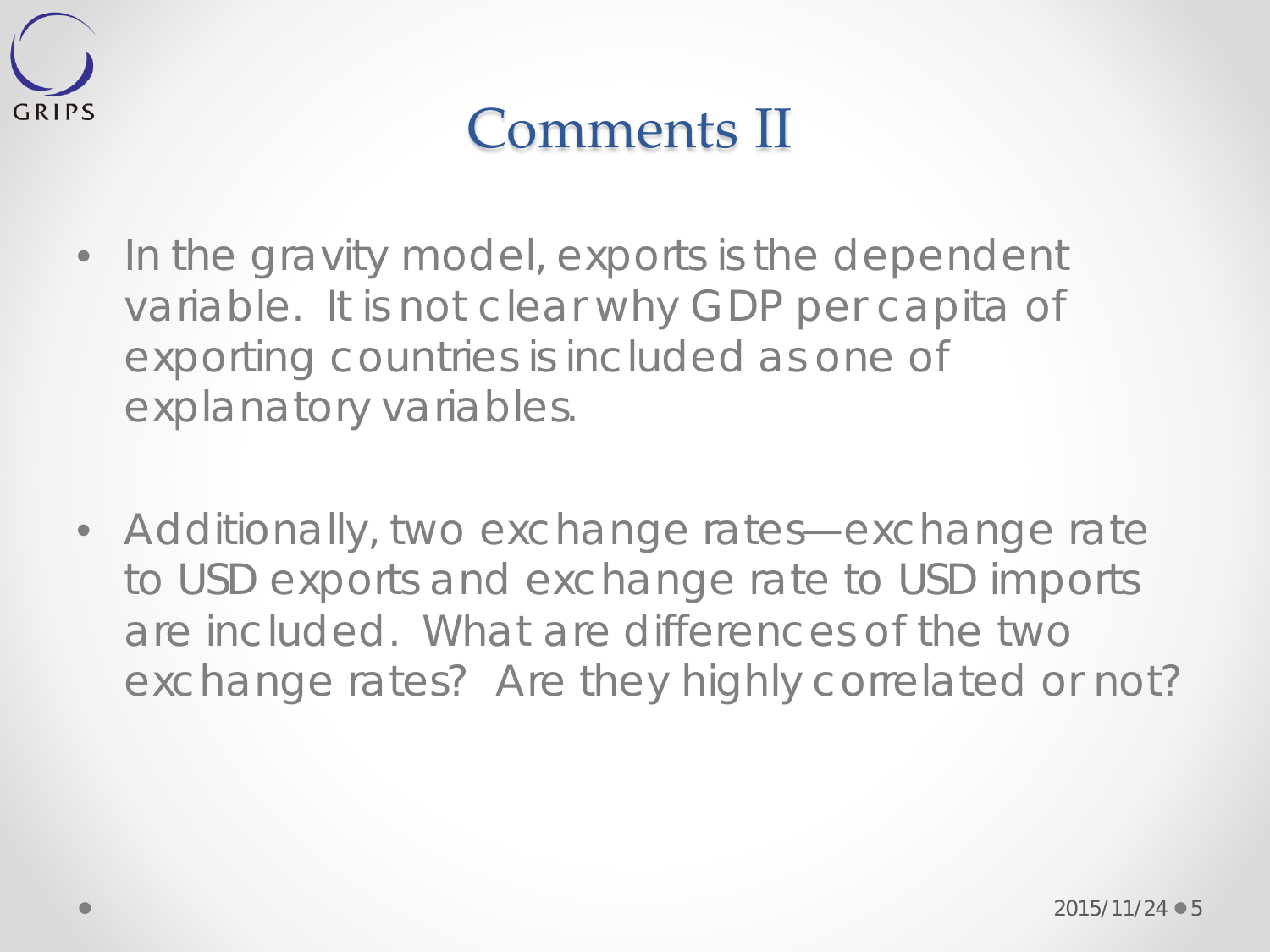

## Comments III

- The impact of exchange rates on trade has been weakened by the proliferation of global value chains (GVCs). The appreciation/depreciation of a single country's currency has little impact on final prices of goods manufactured along GVCs. For Example, Japanese export fell to \$694 billion in 2014 from \$820 billion in 2011, despite of significant depreciation of Yen.
- Monetary policy often gives rise to a large swing of exchange rates. For instance, the QEs of Japan and ECB have led to significant depreciation of Yen and Euro against US dollar. Should we accept it as a natural consequence of the monetary policy or label it as "exchange rate manipulation?